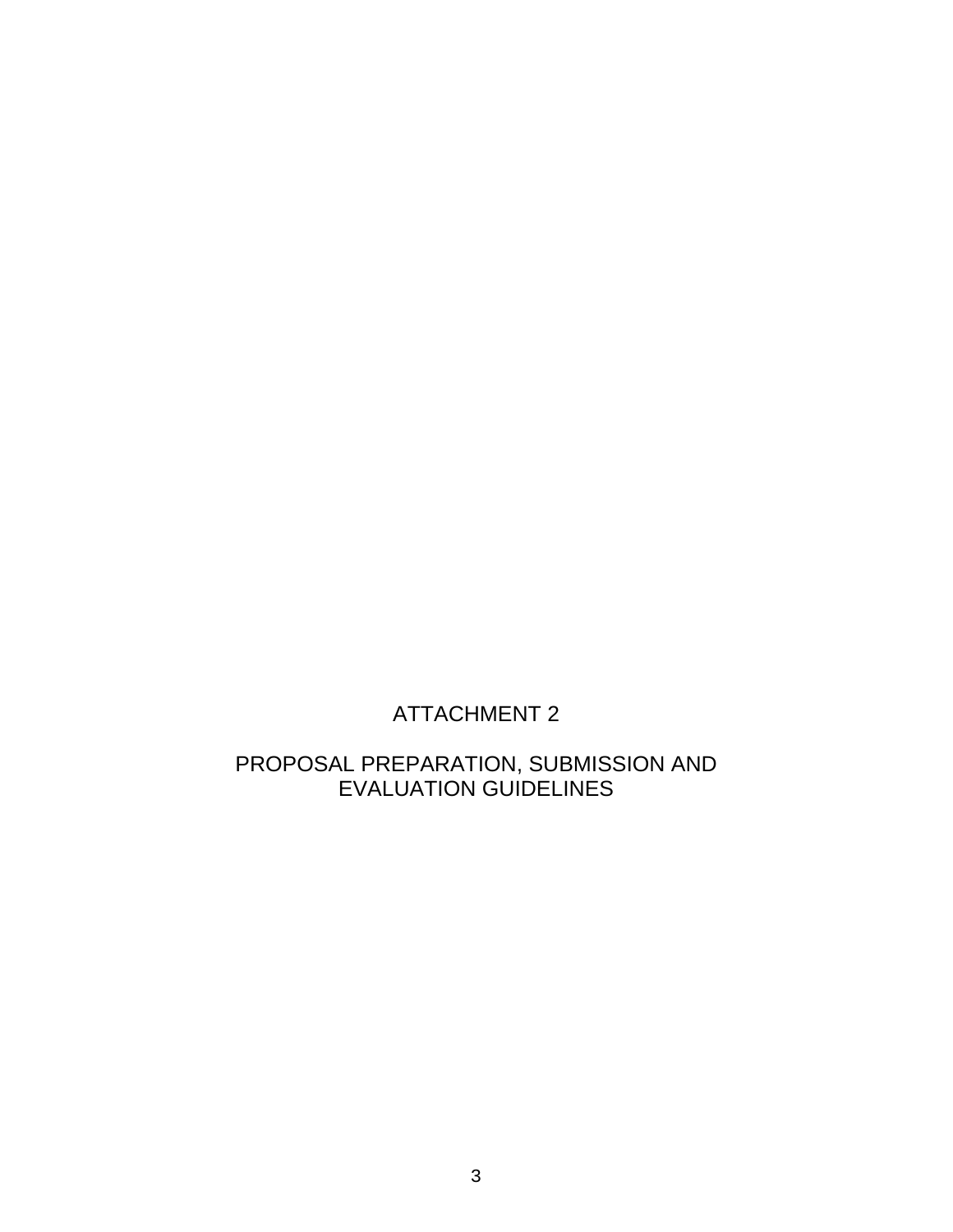## PROPOSAL PREPARATION, SUBMISSION & EVALUATION

## I. Explanation to Prospective Offerors

Any prospective offeror desiring an explanation or interpretation of this RFP must request it in writing no later than seven business days before the last date for submission of proposals. Requests should be directed to the individual in charge at the address listed in the RFP. Any information given to a prospective offeror concerning a solicitation will be furnished promptly to all other prospective offerors as an amendment to the RFP, if that information is necessary in submitting offers or if the lack of it would be prejudicial to any other prospective offerors.

## II. Complete Proposals

Proposals shall represent the best efforts of the offerors and will be evaluated as such. Proposals must set forth full, accurate, and complete information as required by this section and other sections of this RFP.

## III. Unnecessarily Elaborate Proposals

Brochures or other presentations beyond those sufficient to present a complete and effective response to this solicitation are not desired and may be construed as unnecessarily elaborate and an indication of the offeror's lack of cost consciousness. Elaborate art work, expensive paper and binding, and expensive visual and other presentation aids are neither necessary nor desired. Concise and clear proposals are sought.

## IV. Retention of Proposals

All proposal documents shall be retained by the County and therefore, will not be returned to the offerors. The County will not pay for preparation of proposals or for proposals that are retained by the County.

## V. Examination of Proposals

Offerors are expected to examine the Site, Statement of Work and all instructions and attachments in this RFP. Failure to do so will be at the offeror's risk.

## VI. Legal Status of Offeror

Each offeror must provide the following information in its proposal:

- A. Name of the offeror;
- B. Whether offeror is a corporation, joint venture, partnership (including type of partnership), or individual;
- C. Copy of any current license, registration, or certification to transact business in the State of Wisconsin if required by law to obtain such license, registration, or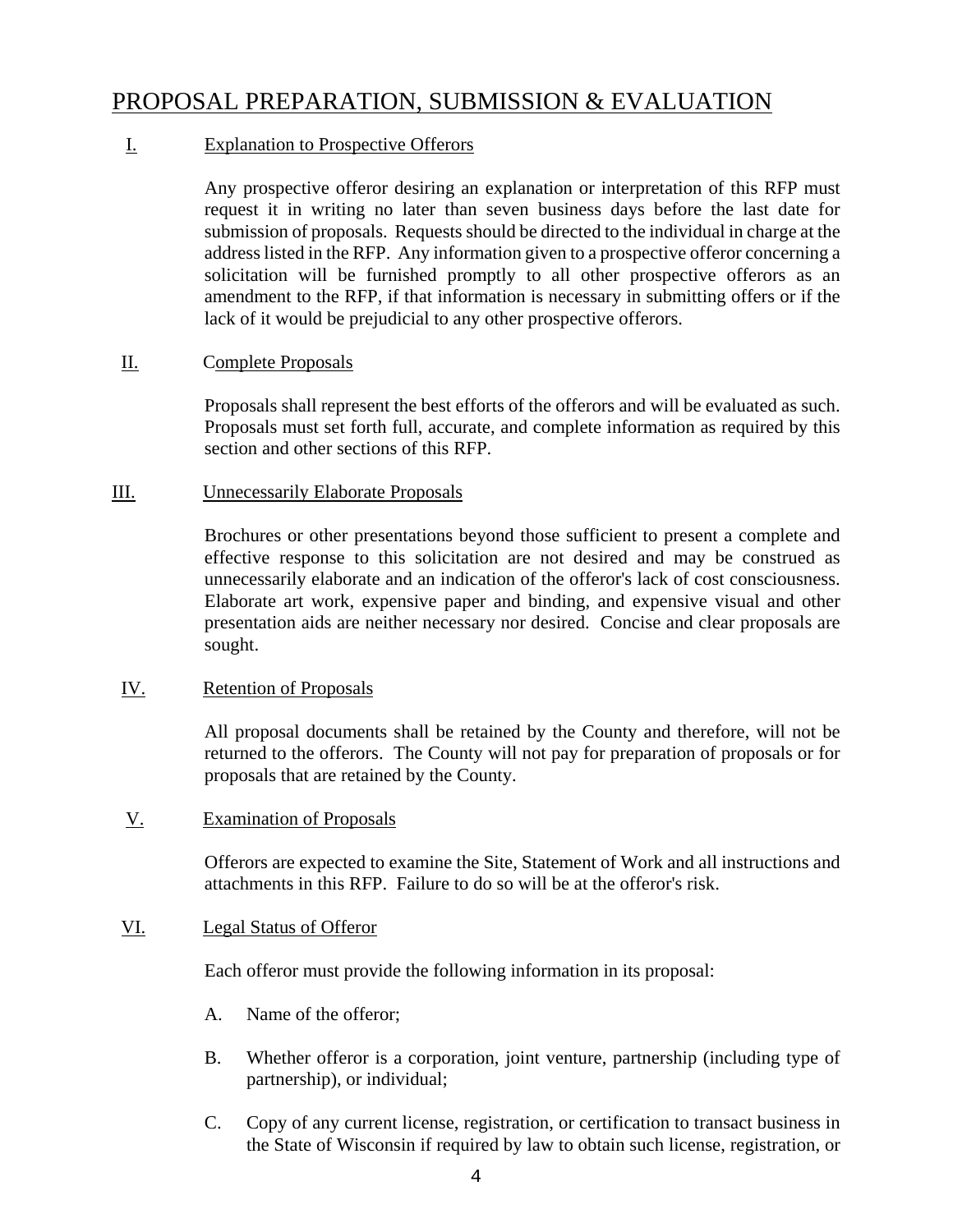certification. If the offeror is a corporation or limited partnership and does not provide a copy of its license registration, or certification to transact business in the State of Wisconsin, the offeror shall certify its intent to obtain the necessary license, registration or certification prior to contract award or its exemption from such requirements; and

- D. Copies of any current license, registration or certification required in RFP;
- E. If the offeror is a partnership of joint venture, names of general partners or joint venturers.

## VII. Organization of Offeror

Each proposal must further contain a chart showing the internal organization of the offeror and the numbers of regular personnel in each organizational unit.

#### VIII. Offerors Authorized Agent

Each proposal shall set forth the name, title, telephone number, and address of the person authorized to negotiate in behalf of the offeror and contractually bind the offeror, if other than the person signing the proposal.

### IX. Price Schedule Submission

Offerors are to submit prices for each item identified in the Proposal. Offers for services other than those specified will not be considered. The prices set forth in the schedule will be used for evaluation purposes and for establishing a contract price. Milwaukee County reserves the right to accept or reject any and all Proposals.

## X. Certification and Representations

Offerors shall return with their proposal resumes and any other documents as may be requested in the RFP.

## XI. Signing of Offers

The offeror shall sign the proposal and print or type its name on the form. Erasures or other changes must be initialed by the person signing the offer. Offers signed by an agent shall be accompanied by evidence of that agent's authority, unless that evidence has been previously furnished to the County.

## XII. Proposal Guarantee

By submitting a proposal the offeror guarantees that it will keep its initial offer open for at least 60 days.

### XIII. Acknowledgement of Amendments

Offerors shall acknowledge receipt of any amendment to this solicitation by signing and returning the amendment or by letter or telegram including mailgrams. The County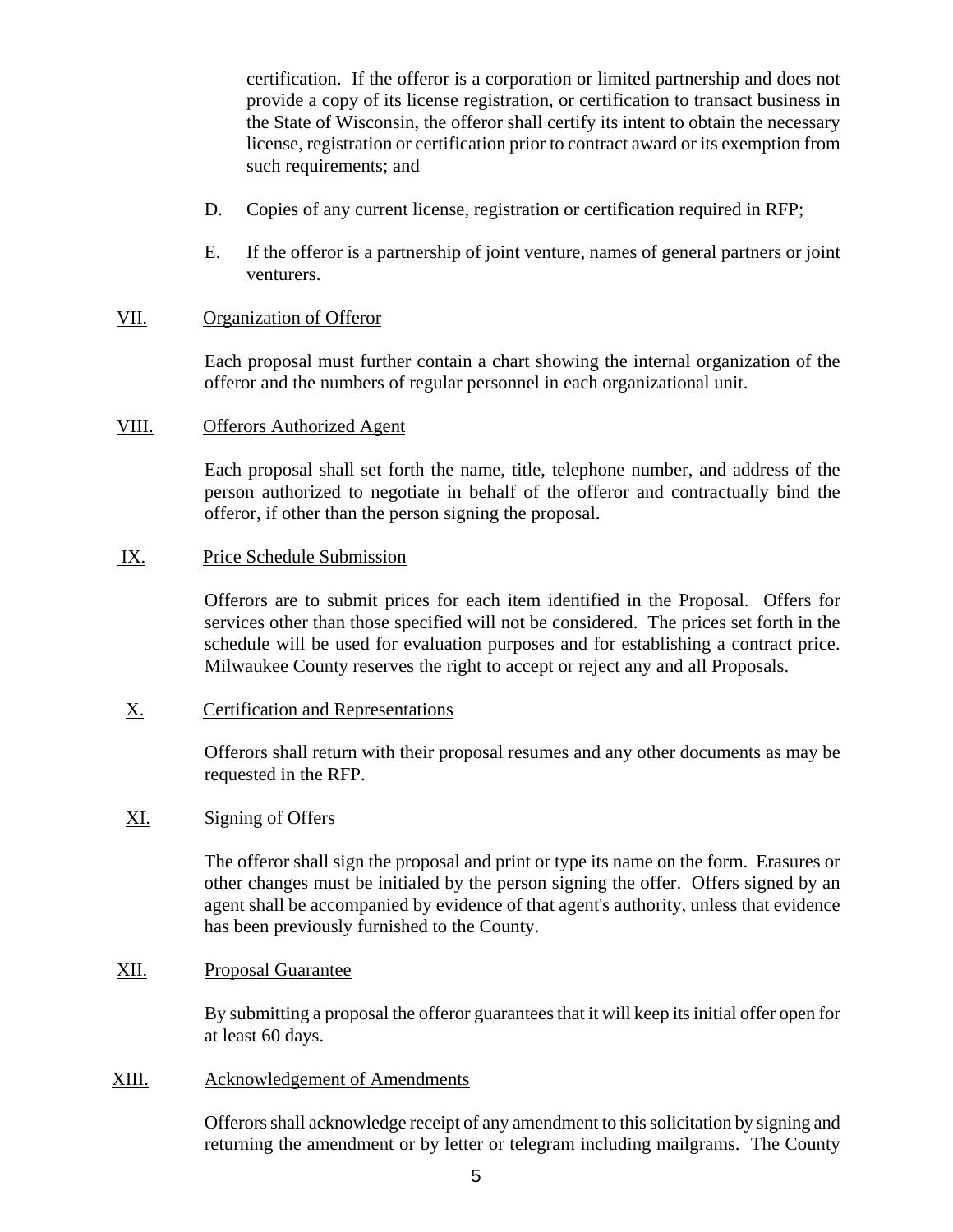must receive the acknowledgment by the date and time specified for receipt of offers. Offeror's failure to acknowledge an amendment may result in rejection of the offer.

## XIV. Late Proposals and Modifications and Withdrawals of Proposals

Any proposal received at the office designated in the solicitation after the exact time specified for receipt will not be considered.

XV. Proposal Evaluation Criteria

Following a list of general criteria which will be used to evaluate the proposals:

#### **SAMPLE CRITERIA**

- a. Quality and responsiveness to the RFP. Weight: 20%
- b. Project approach and understanding, including strategy to perform requested work and time schedule. Weight: 30%.
- c. Qualifications and experience. Weight: 35%
- d. Fee and hourly rates. Weight: 15%.

## XVI. Staffing

Consultant shall provide, at its own expense, all personnel required in performing the services under this agreement. Such personnel shall not be employees of Owner.

The offeror must describe his or her qualifications and experience to perform the work described in this RFP. Information about experience should include direct experience with the specific matter and similar facilities. Areas of expertise of each proposed staff member shall be provided (i.e., engineering, economics, architecture, planning). Specific examples of similar or related projects previously conducted shall cite:

- Name of client organization
- Name, address, and current telephone number of client contact person
- Contract number and inclusive dates
- Contract amount

Offeror shall provide the following information for every resume:

- Full name
- Title and areas of specialty
- Affiliation (that is, staff of offeror or subconsultant)
- Experience directly related to the proposed project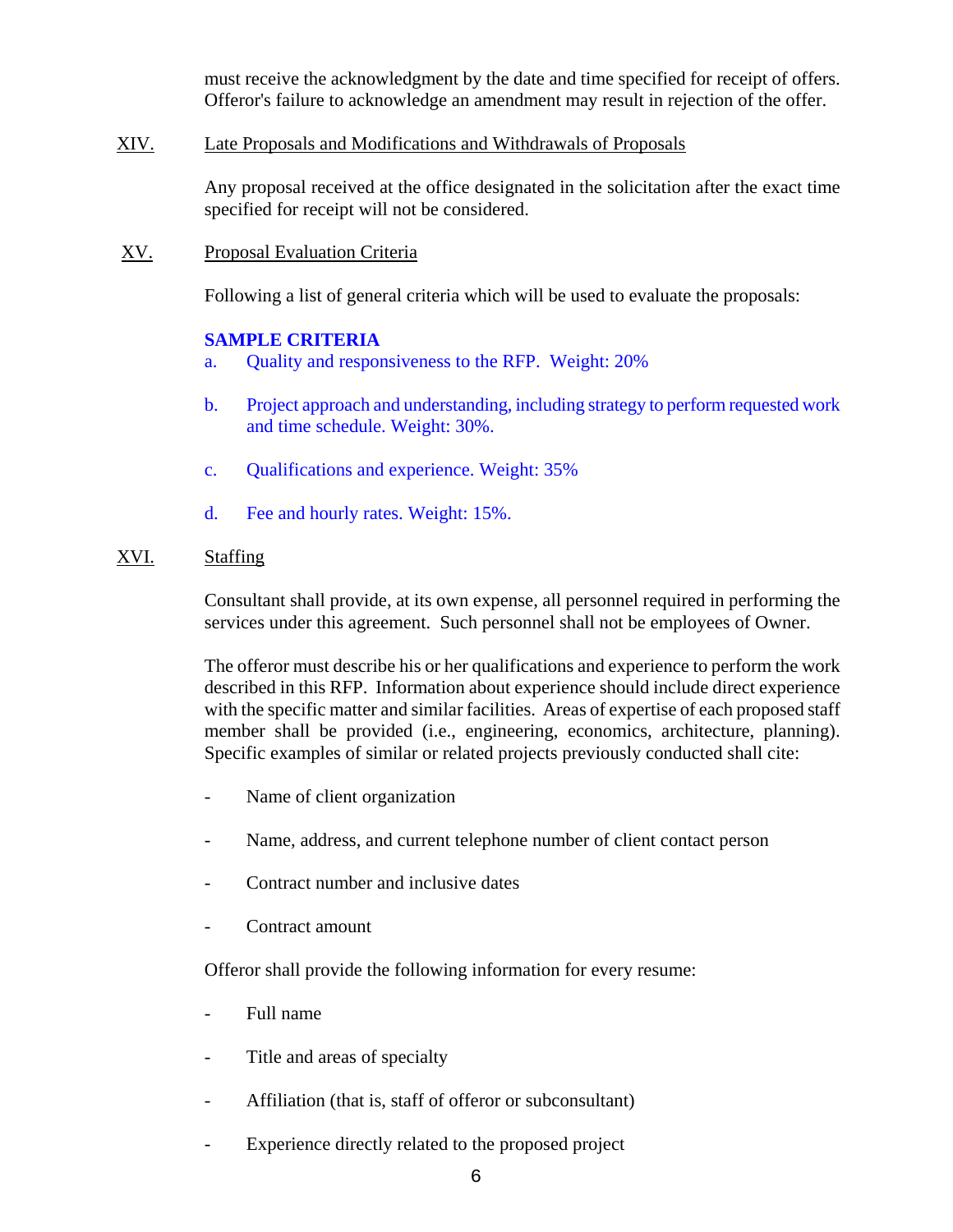- Education/training
- Individual personnel hours and percentage of total project time which will be devoted to the proposed project in total and broken down by task. (See suggested matrix below)
- Resumes shall be included for all personnel expected to work on the project. Only resumes of staff or subconsultant staff employed by or under contract with the firm as of the date of proposal submission are to be included.